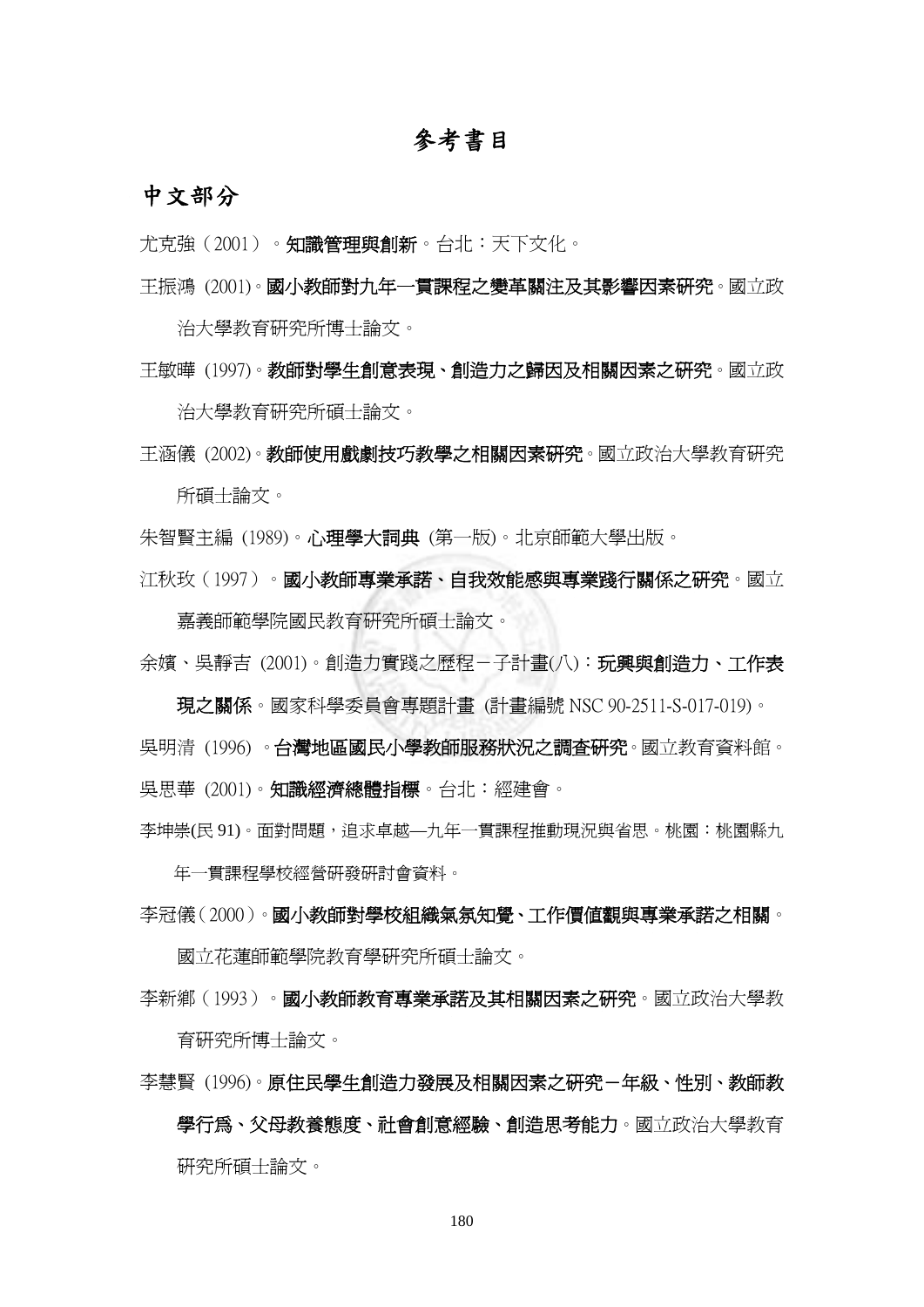沈翠蓮(1994)。國民小學教師專業成長、教學承諾與學校效能關係之研究。國

立高雄師範大學教育研究所碩士論文。

周惠民(1999)。原住民地區國小教師自我效能感與工作投入之研究。國立新竹 師範學院國民教育研究所碩士論文。

周新富(1991)。國民小學教師專業承諾、教師效能信念與學生學業成就關係之

研究,國立高雄師範大學教育研究所碩士論文。

林合懋。(2001)。國民小學校長的成就目標、終身學習經驗、轉型領導與其多

元智慧經營理念之關係。國立政治大學教育研究所博士論文。

林志成 (2005)。改人類生活百年 天天有愛因斯坦。中時電子報。2/13/2005 取自 http://tw.news.yahoo.com/050213/19/1hrgp.html

林珈夙(1997)。校長領導風格、教師創意生活經驗、教師創新教學行為與學校

效能之關係。國立政治大學教育研究所碩士論文。

林偉文 (2002)。國民中小學學校組織文化、教師創意教學潛能與創意教學之關

係。國立政治大學教育研究所博士論文。

林淑娟 (1997)。高雄市民學院成人學習自我導向學習準備度之研究。高雄師範大 學成人教育所碩士論文。

林語堂 (2002)。人生的盛宴。長沙市:湖南文藝。

邱馨儀 (1995)。國民小學學校組織文化與教師組織承諾關係之研究。台北市立師

範學院初等教育研究所碩士論文。

施淑清 (2004)。平原之女與山林之子—季季對談李喬。印刻文學生活雜誌,1(2),

頁 36。臺北市:印刻文學生活雜誌社。

洪世昌 (1995)。我國空中大學學生自我導向學習傾向及與其學習成就關係之研

究。台灣師範大學社會教育研究所碩士論文。

徐鶯娟(1995)。國民小學教師成就動機、參與決定與工作投入關係之研究。國

立高雄師範大學教育研究所碩士論文。

張志毓(1997)。國民小學組織承諾與專業承諾研究。台北市立師範學院國民教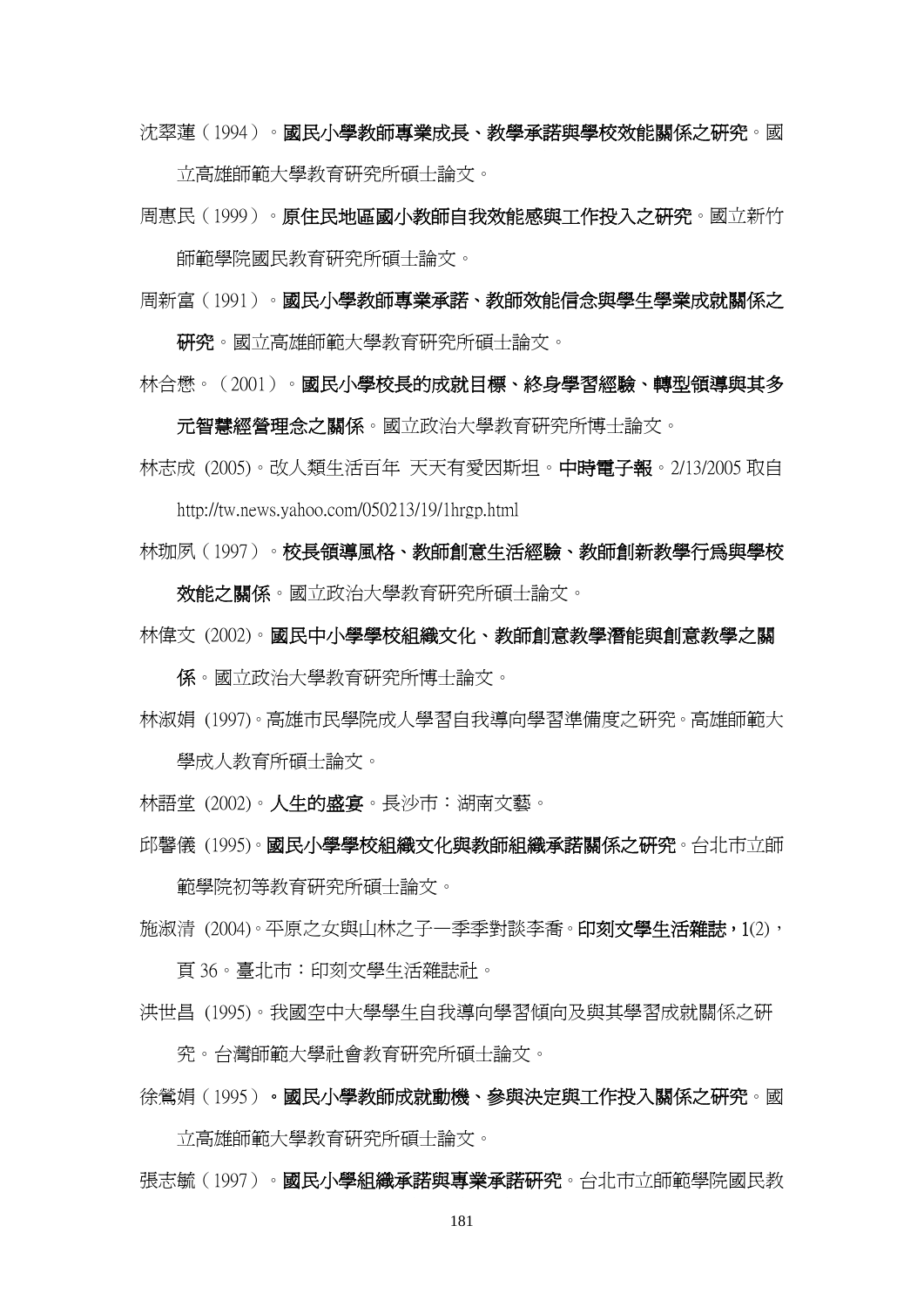育研究所碩士論文。

張瑞村 (1998)。高級工業職業學校校長領導行為、教師組織承諾與學校效能關係

之研究。國立政治大學教育研究所博士論文。

教育部 (2002)。創造力教育白皮書。台北:教育部。

梁瑞安(1996)。國民中小學教師生涯承諾及其相關因素之研究。國立高雄師範

大學教育研究所博士論文。

許清勇 (2001)。國民小學組織文化與教師專業承諾之相關研究--桃竹苗地區為

例。國立新竹師範學院學校行政碩士班碩士論文。

郭慧龍(1996)。國小啟智班與普通班教師教育專業承諾差異比較及相關因素之

研究所、同立台灣師範大學教育研究所碩士論文。

- 郭騰淵(1991)。國中教師工作價值觀、角色壓力與工作投入之關係研究。國立 高雄師範大學教育研究所碩士論文。
- 陳金水 (1989)。國民中學教師制握信念、工作經驗與組織承諾之關係。國立高雄 師範大學教育研究所碩士論文。
- 陳貞夙 (1995)。空中大學學生成年前家庭成長經驗及自我導向學習準備度之關係 研究。國立中正大學成人及繼續教育研究所碩士論文。

陳淑嬌(1989)。國民中學校長領導形式、教師工作投入與組織效能關係之研究。

國立高雄師範大學教育研究所碩士論文。

陳毓端 (2002)。國民小學教學熱忱教師之研究。國立台中師範學院國民教育研究 所碩士論文。

陳聖謨(1995)。**高級中學組織文化與教師教學承諾關係之研究**。國立高雄師範 大學教育研究所碩士論文。

陳靜文 (2003)。台北市國民小學初任教師教學省思與教學效能關係之研究。台北

市立師範學院課程與教學研究所碩士論文。

陳靜如 (1990)。台北市國小教師工作經驗、內外控信念與組織承諾關係之研究。 國立政治大學教育研究所碩士論文。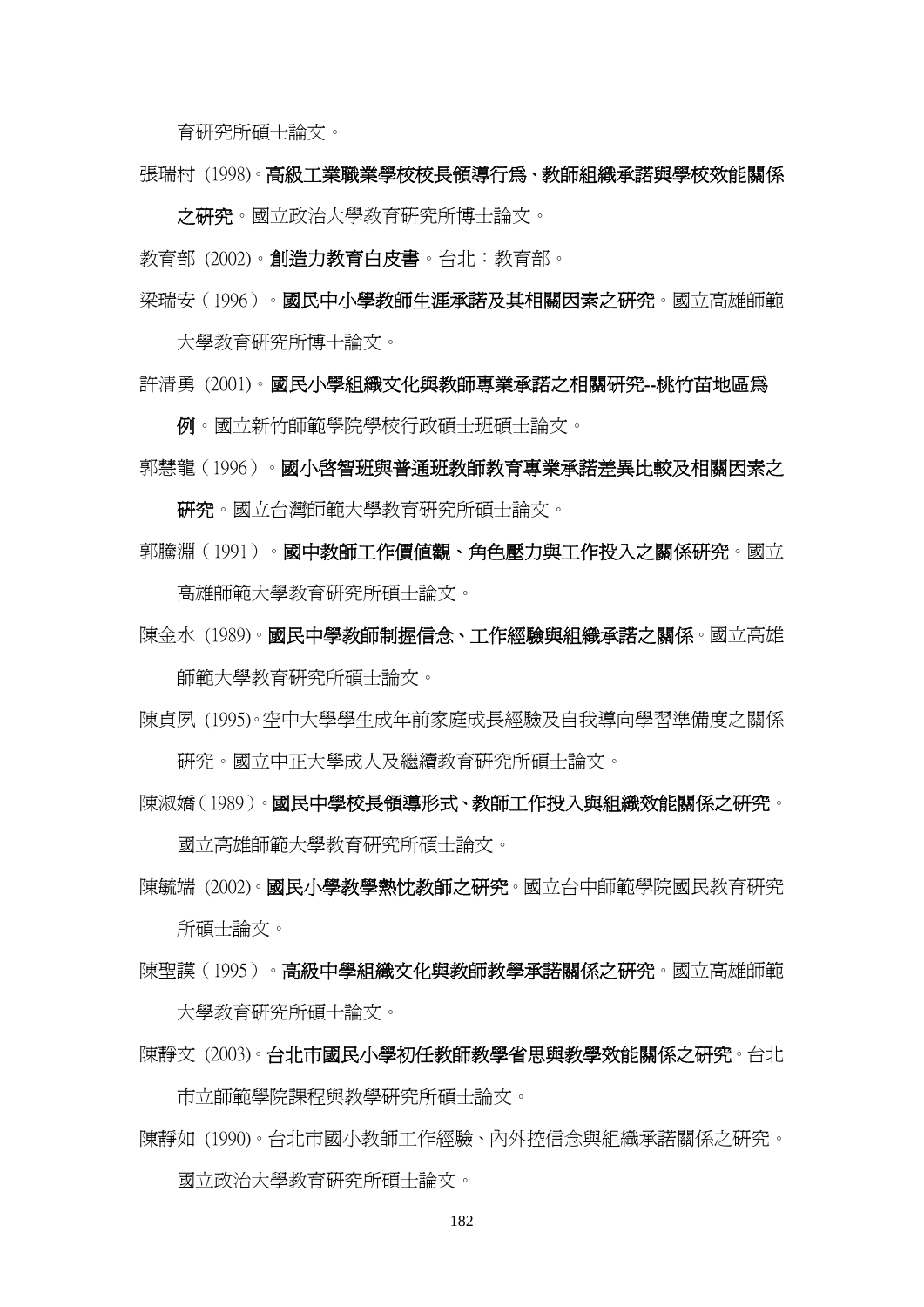彭新維(2001)。國民小學教學省思之質性研究──以台北市一所學校為例。台

北市立師範學院國民教育研究所碩士論文。

曾清一 (1999)。教師教學信念、學生主觀知覺對學生學校滴應之預測模式研究---

階層線性模式分析。國立台灣師範大學教育心理與輔導研究所碩士論文。 黃秀霜 (1987)。教育行政人員成就動機、工作特性與組織承諾之相關研究。國立

政治大學教育研究所碩士論文。

黃國隆(1986)。中學教師的組織承諾與專業承諾。**國立政治大學學報**, 53, 55-84。 黃榮貴 (2001)。國民小學組織結構與教師專業承諾之研究。國立屏東師範學院國

民教育研究所碩士論文。

- 楊妙芬(1997)。國小教師工作價值觀、工作滿意度、任教職志與其相關因素之 研究。屏東師院學報,10,97-132。
- 楊智先(2000)。教師工作動機、選擇壓力、社會互動與創造力之關係。國立政 治大學教育研究所碩士論文。
- 董秀珍 (2002)。國小教師工作價值觀、角色壓力與工作投入關係之研究。國立高 雄師範大學教育研究所碩士論文。
- 詹志禹(2002)。創**浩力教育政策白皮書—小學階段**。台北:教育部。
- 廖玲燕 (2000)。台灣本土社會讚許量表之編製及其心理歷程分析。國立台灣大

學心理學研究所碩士論文。

- 劉威德(1999)。教師教學信念系統之分析及其與教學興為關係之研究。國立台 灣師範大學教育心理與輔導研究所博士論文。
- 劉春榮 (1993)。國民小學組織結構、組織承諾與學校效能關係研究。國立政治大 學教育研究所博士論文。
- 劉曉雯(1998)。創造力工作環境特質對組織創租行為影響關係之研究—兼論內 外在動機與資訊科技基磐特徵的作用。國立中央大學企業管理研究所碩士論 文。
- 歐用生(1995)。教師成長與學習。臺灣省國民學校教師研習會。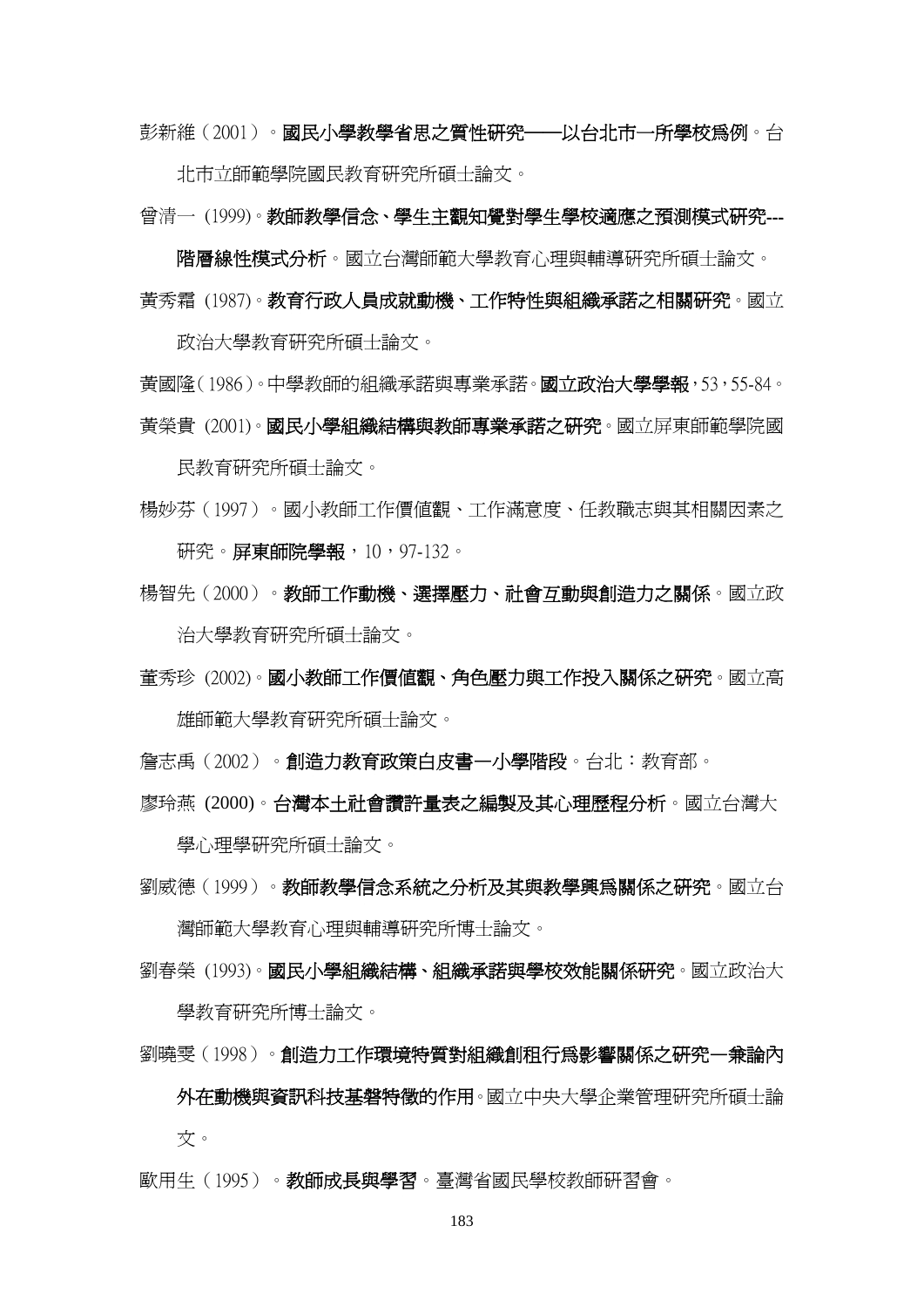潘義祥 (2004)。國民小學健康與體育學習領域教師自我效能、教學承諾與教學實

踐及其線性結構關係模式之研究。國立體育學院體育研究所博士論文。 蔡進松主編(2000)。文馨當代英漢辭典 (第五版)。台北:文馨。

蔡寬信 (1993)。國民小學學校組織氣候、教師內外控信念與教師組織承諾關係之

研究。國立政治大學教育研究所碩士論文。

鄭臻徽。(1998)。創導團隊特質對組織創租行為影響關係之研究—兼論創造力工

作環境特質及資訊科技特徵的作用。國立中央大學企業管理研究所碩士論 文。

謝天德(1998)。國小教師工作投入、團體凝聚力與社會閒散關係之研究。國立 屏東師範學院國民教育研究所碩士論文。

魏方亭 (2001)。嘉南地區國中教師工作價值觀、自我效能感及工作壓力與任教承 諾關係之研究。國立中正大學教育研究所碩士論文。

嚴春財(1998)。山**地鄉國小教師教學工作投入之研究**。國立嘉義師範學院國民

教育研究所碩士論文。

饒見維(1996):教師專業發展:理論與實務。台北市:五南圖書出版公司。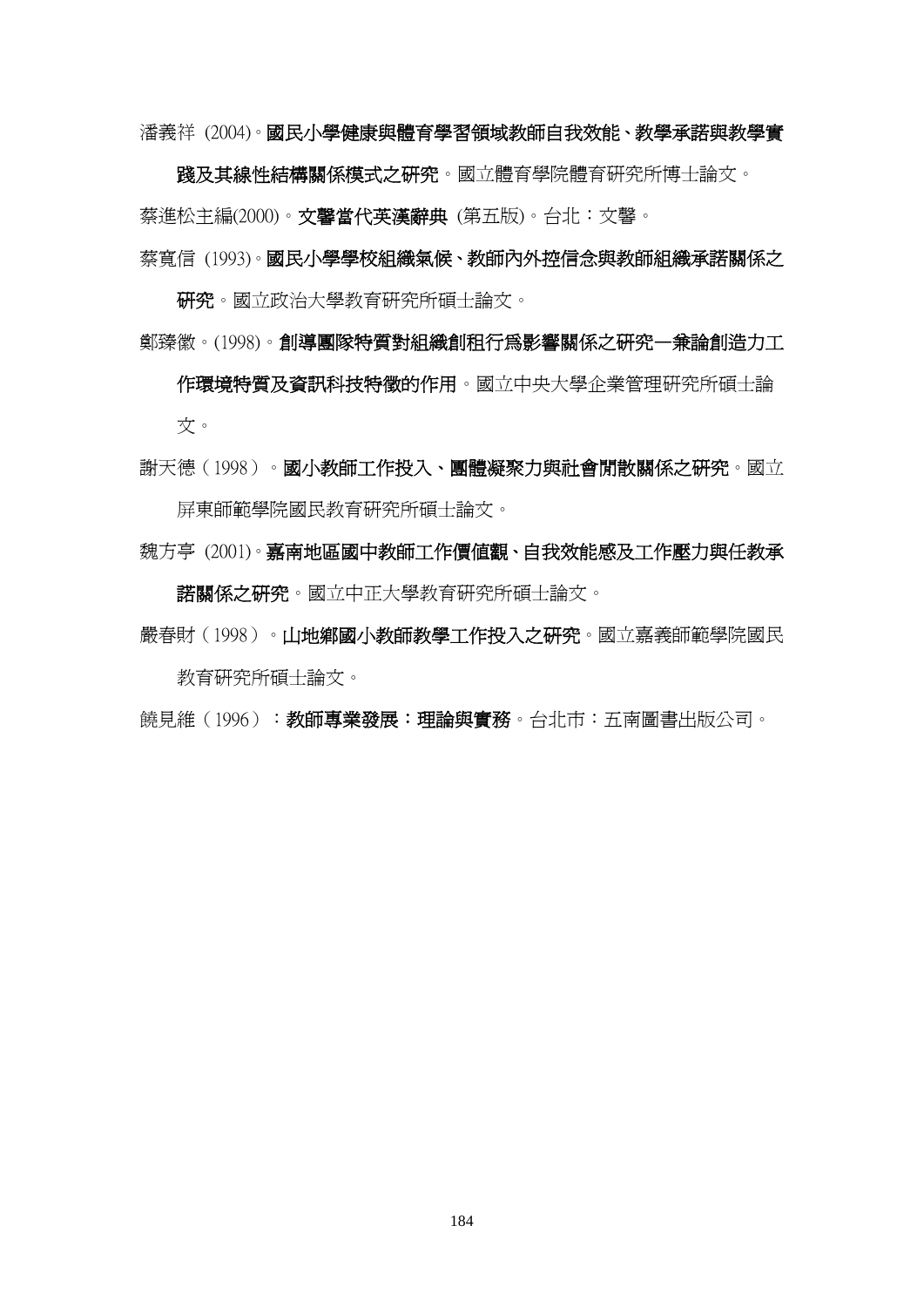## 西文部份

- Acker, M. & Davis, M. H. (1992). Intimacy, passion and commitment in adult romantic relationships: A test of the triangular theory of love. *Journal of Social and* Personal Relationships, 9, 21-50.
- Amabile, T. M. (1983). The Social Psychology of Creativity. New York: Springer-Verlag.

Amabile, T. M. (1996). Creativity in context. CO: Westview Press.

- Amabile, T. M. (1997). Motivating creativity in organizations: On doing what you love and loveing what you do. *California Management Review*,  $40(1)$ , 39-58.
- American Psychological Association (1997, November). Learner-centered psychological principles : A Framework for School Redesign and Reform. http://www.apa.org/ed/lcp.html
- Aron, A., Aron, E. N., & Smolan, D. (1992). Inclusion of other in the self scale and structure of interpersonal closeness. Journal of Personality and Social Psychology, 63, 596-612.
- Bennet, N. (1976). *Teaching style and pupil progress.* Cambridge Mass: Harvard University Press.
- Cheng, M. Y. V. (2001). *Creativity in Teaching: Conceptualization, assessment and resources***.** Unpublished Doctoral Dissertation of Hong Kong Baptist University. Csikszentmihalyi, M.(1999)。創造力 (杜明城譯)。台北:時報。(原著出版於 1996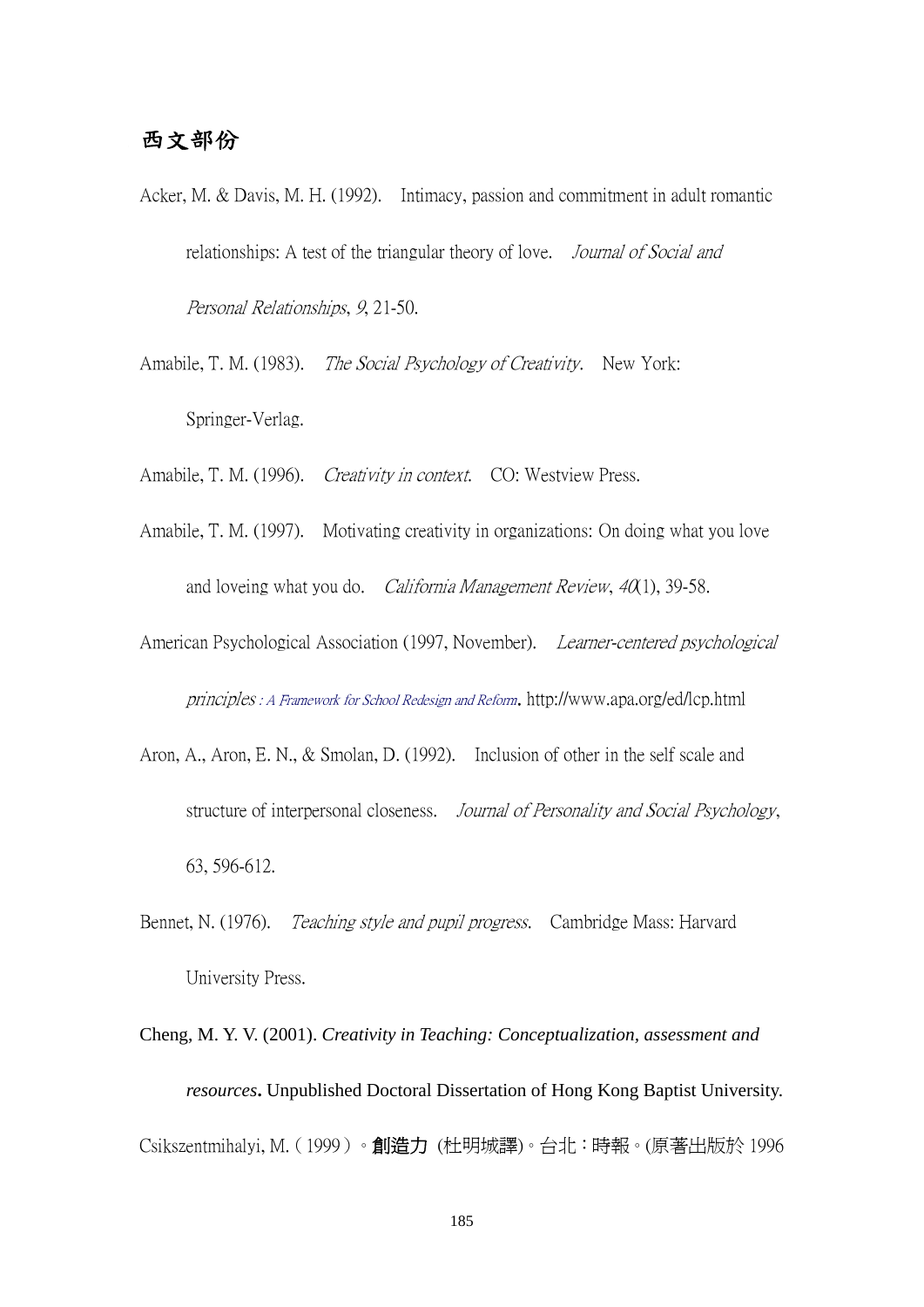- Csikszentmihalyi, M., Rathunde, K. & Whalen, S. (1993). Talented teenagers: The roots of success & failure. New York: Cambridge University Press.
- Day, C. (1993). The development of teachers' thinking and practice: Does choice lead to empowerment? In J. Elliott (Ed.), Reconstructing Teacher Education: Teacher Development. London: The Flamer Press.
- Deci, E. L. & Ryan, R. M. (1985). Intrinsic motivation and self-determination in human behavior. New York: Plenum.
- Deci, E. L. & Ryan, R. M. (1987). The support of autonomy and control of behavior. Journal of Personality and Social Psychology, 53, 1024-1037.
- Deci, E. L. & Ryan, R. M. (1991). A motivational approach to self: Integration in personality. In R. Dienstbier(Ed.), Nebraska Symposium on Motivation: Perspectives on motivation (Vol. 38, pp. 237-288). Lincoln, NE : University of Nebraska Press.
- Deci, E. L. & Ryan, R. M. (2000). The "what" and "why" of goal pursuits: Human needs and the self-determination of behavior. *Psychological Inquiry*, 11, 227-268.
- Depaul, Amy (2000). Survival Guide for New Teachers. U.S Education Publications Center.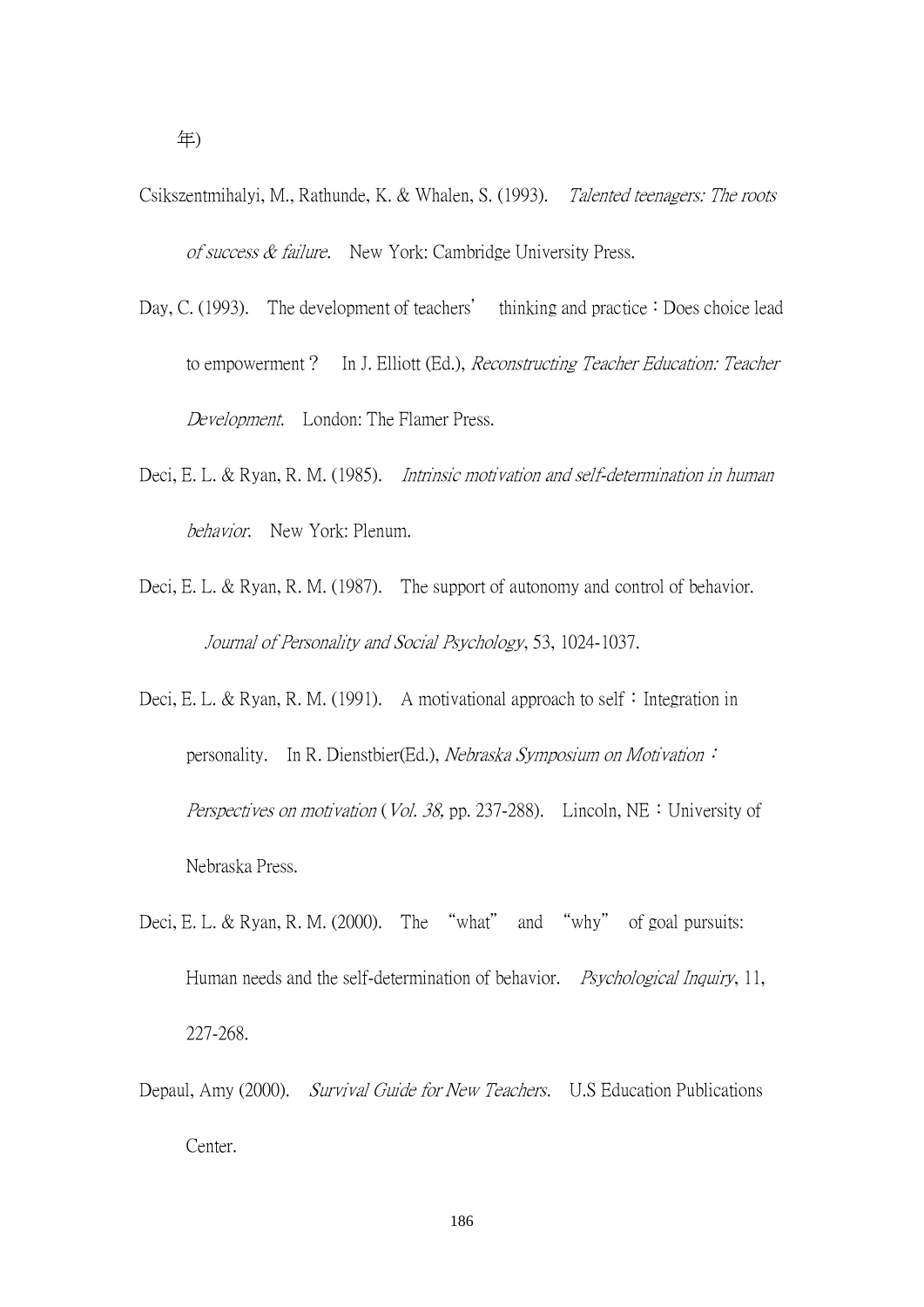Dewey, J. (1910). How we think. Boston: D. C. Heath and Co., Publishers.

- Dlugos, R. F. & Friedlander, M. L. (2001). Passionately committed psychotherapists: a qualitative study of their experience. Professional Psychology: Research and Practice, 32, 3, 298-304.
- Freeman, D. J., Martin, R., Brousseau, B., & West, B. (1988). Do higher program admission standards alter profiles of entering teacher candidates? (ERIC Document Reproduction Service NO. ED 301543)
- Frijda, N. H., Mesquita, B., Sonnemans, J. & Van Goozen, S. (1991). The duration of affective phenomena or emotions, sentiments and passions. In K. T. Strongman (Ed.), International review of studies on emotion (Vol. 1, pp. 187-225). New York: Wiley.
- Gao, G. (2001). Intimacy, passion, and commitment in Chinese and US American romantic relationships. International Journal of Intercultural Relations, 25, 329-342.
- Gildberg, C. (1986). The interpersonal aim of creative endeavor. *Journal of Creative* Behavior, 20, 35-48.
- Glasser, W. (1976). *Positive addiction*. New York: Harper & Row.
- Harackiewicz, J. M. (1979). The effects of reward contingency and performance

feedback on intrinsic motivation. Journal of Personality and Social Psychology, 37,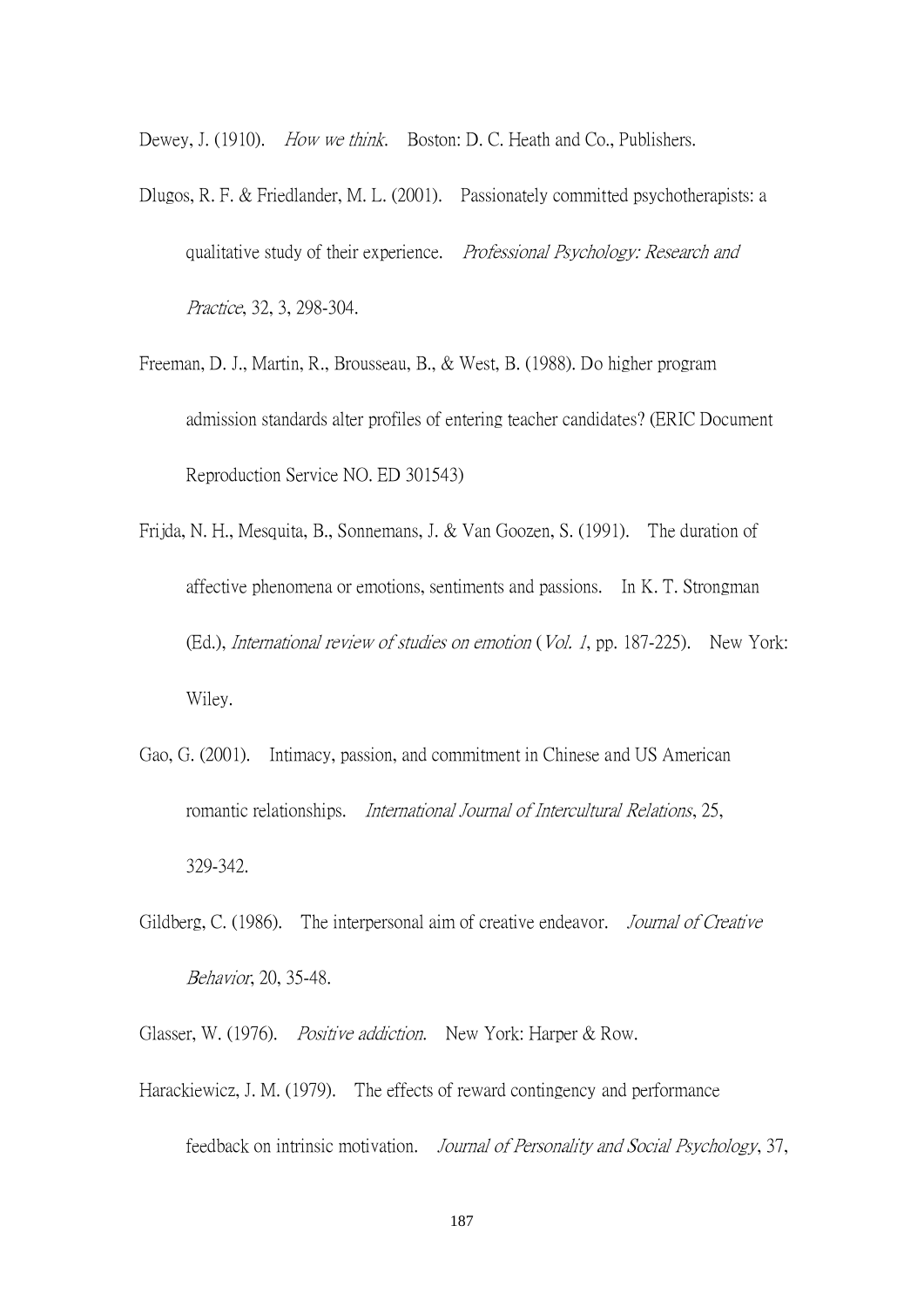1352-1363.

- Harvey, O. J. (1986). Beliefs systems and attitudes toward death penalty and other punishments. Journal of Psychology, 54, 143-159.
- Hatfield, E. & Rapson, R. L. (1987). Passionate love: New directions in research. In H. Jones & D. Perlman (Eds.), Advances in personal relationships (Vol. 1, pp. 109-139). Greenwich, CT: JAI Press.
- Hatfield, E. & Rapson, R. L. (1993). Historical and cross-cultural perspectives on passionate love and sexual desire. Annual Review of Sex Research, 4, 67-97.
- Hatfield, E. & Sprecher, S. (1986). Measuring passionate love in intimate relationships. Journal of Adolescence, 9, 383-410.
- Hatfield, E. & Walster, G. W. (1978). A new look at love. MA: Addison Wesley.
- Kolb, W. L. (1950). Family, sociology, marriage, and the romantic complex. Social Forces, 29, 65-72.
- Landis, D. (2000). Cross-cultural aspects of passionate love. *Journal of Cross-cultural* Psychology, 31, 6, 752-777.
- Lemieux, R. & Hale, J. (2002). Cross-sectional analysis of intimacy, passion, and commitment: Testing the assumptions of the Triangular Theory of Love. Psychological Reports, 90, 1009-1014.

Lodahl, T. M. & Kejner, M. (1965). The definition and measurement of job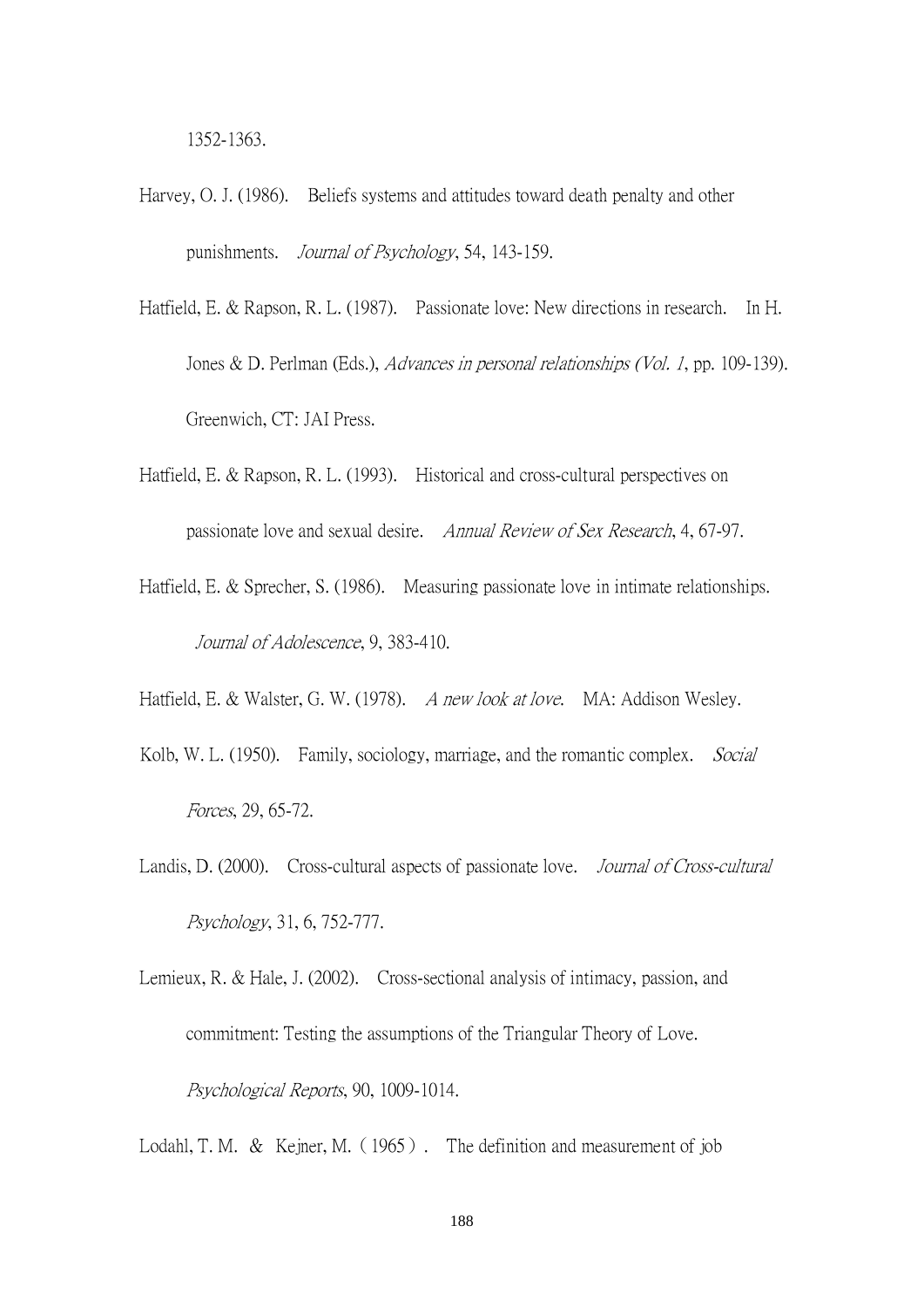involvement. Journal of Applied Psychology, 44, 24-33.

Maehr, M. L. & Midgley, C. (1996). *Transforming School Cultures*. Westview.

Marsh, P. & Collet, P. (1987). Driving passion. *Psychology Today*, 21, 16-24.

- Maslach, C. & Jackson, S. E. (1981). The measurement of Experienced Burnout. Journal of Occupational Behavior, 2.
- McCrae, R. R. (1996). Social consequences of experiential openness. *Psychological* Bulletin, 120(3), 323-337.
- Nash, R. J. & Manning, K. (1996). The passion of teaching: student affairs professors in the classroom. Journal of College Student Development, 37, 5, 550-560.
- Robinowitz, S. & Hall, D. T. (1977). Organizational research on job involvement. Psychological Bulletin, 84 (2), 265-288.
- Rousseau, F. R., Vallerand, R. J., Ratelle, C. F., Mageau,G. A. & Provencher, P. J (2002). Passion and gambling: on the validation of the gambling passion scale (GPS). Journal of Gambling Studies, 18, 1, 45-66.
- Rubin, Z. (1970). Measurement of romantic love. Journal of Personality and Social Psychology, 16, 265-273.
- Ryan, R. M. & Deci, E. L (2000). Self-determination theory and the facilitation of intrinsic motivation, social development, and well-being. American Psychologist, 55, 68-78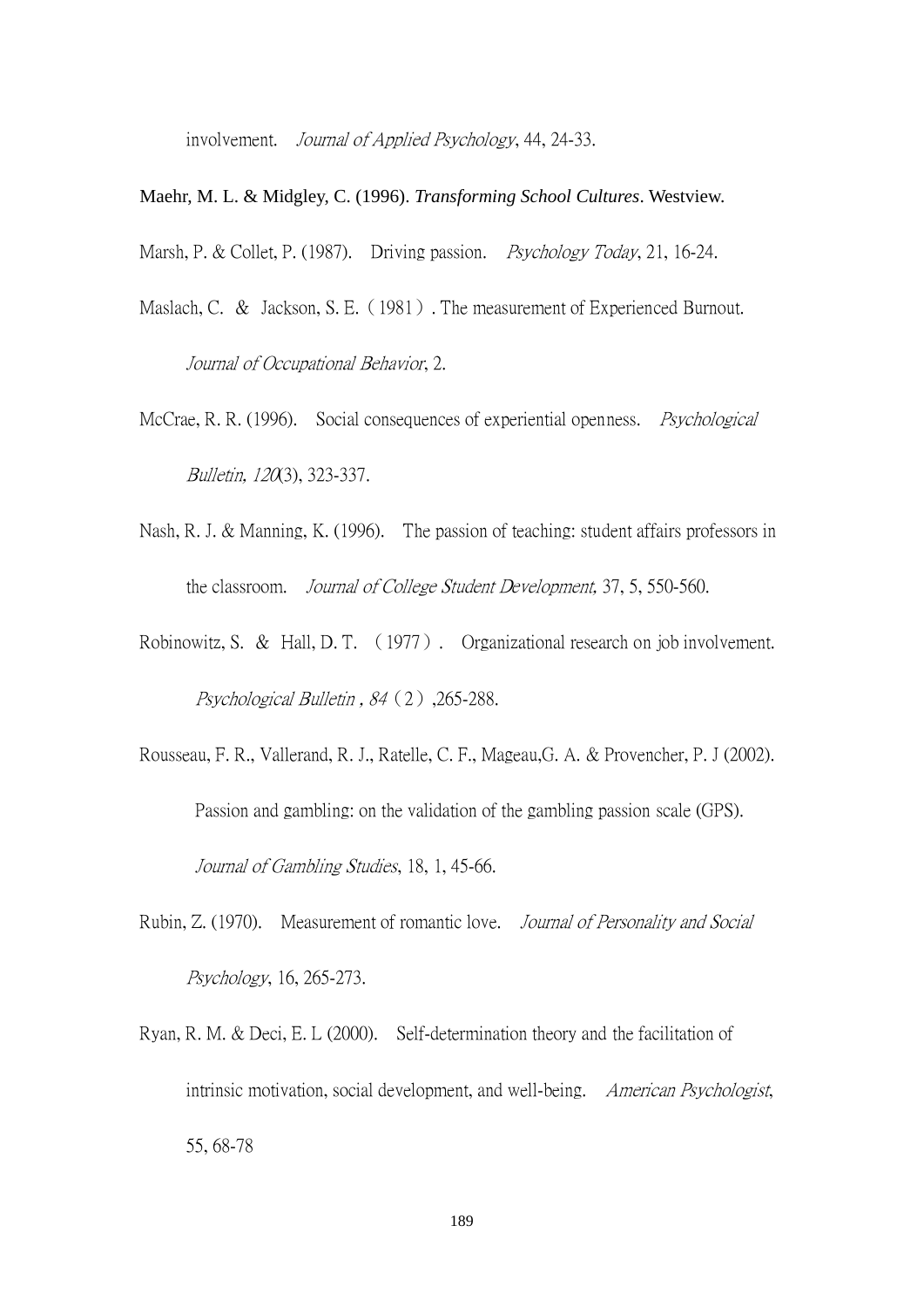- Ryan, R. M. (1993). Agency and organization: Intrinsic motivation, autonomy and the self in psychological development. In R. Dienstbier (Ed.), Nebraska Symposium on Motivation: Developmental perspectives on motivation (Vol. 40, pp. 1-56). Lincoln, NE: University of Nebraska Press.
- Sachs, M. L. (1981). Running addiction. In M. H. Sacks & M. L. Sachs (Eds.), Psychology of running (pp. 116-126). Champaign, IL: Human Kinetics.
- Saleh, S. D. & Hosek, J. (1976). Job involvement: Concepts and measurement. Academy of Management Journal ,2(6), 213-224.
- Scott, S. G. & Bruce, R. A. (1994). Determinants of innovative behavior: A path model of individual innovation in the workplace. Academy of management Journal, 37, 580-607.
- Séguin-Levesque, C., Blanchard, C. M., Laliberté, C., Pelletier, L. G. & Vallerand, R. J. (2003). Harmonious and Obsessive Passion for the Internet: Their Associations with the Couple's Relationship. *Journal of Applied Social Psychology*, 33, 1, 197-221.
- Seligman, M. E. P. & Csikszentmihalyi, M. (2000). Positive psychology: An introduction. American Psychologist, 55, 5-14.
- Senge, P. (1990). The Fifth Discipline: The Art and Practice of the Learning Organization. NY: Doubleday.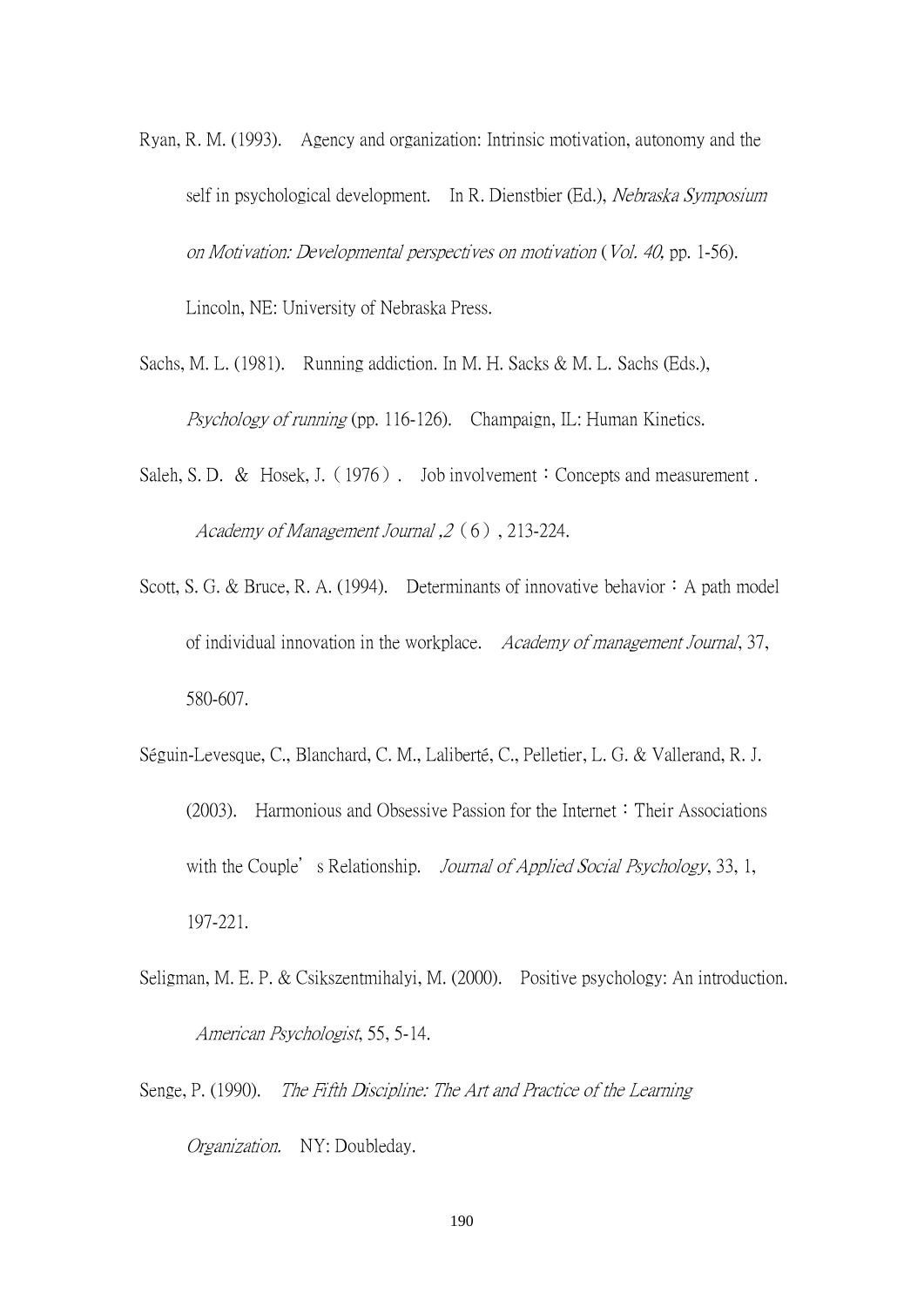- Senge, P. (2001). *School That Learn: A Fifth Discipline Fieldbook for Educators, Parents,* and Everyone Who Care about Education. NY: Doubleday.
- Sher, Barbara (1995)。熱情過生活 (黃治蘋譯)。臺北:天下文化出版。(原著出版 於 1995 年)
- Spencer, D. A. (2001). Teachers' work in historical and social context. In Richardson, V. (Ed.), Handbook of Research on Teaching.  $(4<sup>th</sup>$  rd, pp. 803-825). Washington,  $DC:$  American Educational Research Association.
- Sternberg, R. J. (1986). A triangular theory of love. *Psychological Review*, 93, 119-135.
- Sternberg, R. J. (1997). Intelligence, information processing and analogical reasoning: the componential analysis of human abilities. Hillsdale, NJ: Erlbaum.
- Sternberg, R. J. (民 90)。**丘比特的箭** (黃芳田譯)。台北: 遠流。(原著出版於 1998 年)
- Super, D.E.(1976). Career education and the meaning of work. Monograph on Career *Education*. Washington, D. C.  $\cdot$  The office of career education, U.S. office of Education.
- Tabachnick, B.R. & Zeichner, K. M. (1985). The impact of the student teaching experience on the development of teacher perspectives. Journal of Teacher Education, 35(6), 28-35.